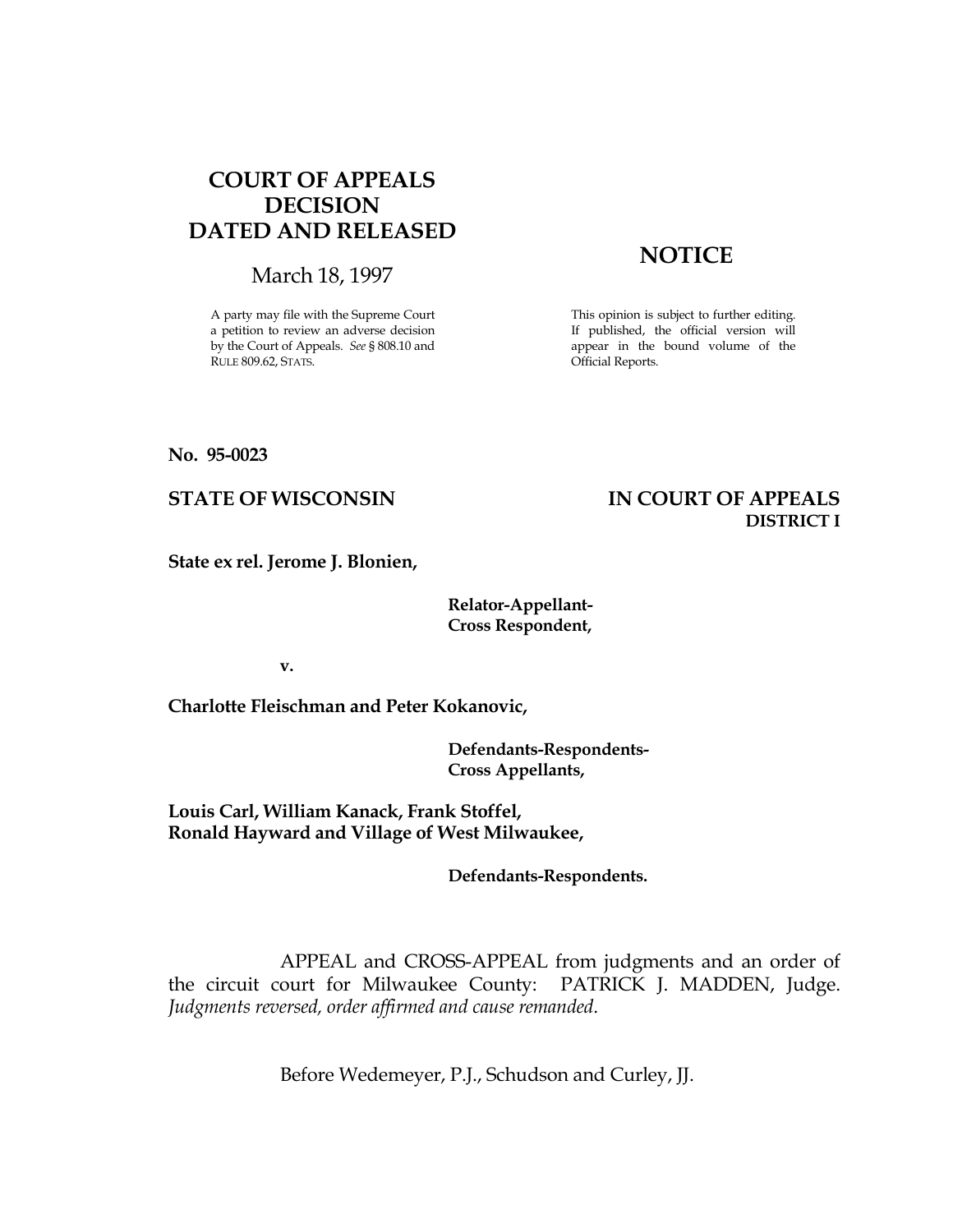PER CURIAM. Jerome J. Blonien appeals from grants of summary judgment in favor of Charlotte Fleischman, Peter Kokanovic, Louis Carl, William Kanack, Frank Stoffel, Ronald Hayward and the Village of West Milwaukee. Blonien filed an action on behalf of the State alleging that the above referenced village board members violated the Open Meetings Law, contrary to § 19.97, STATS. <sup>1</sup> Blonien claims that the trial court erred in granting the board members' motions for summary judgment. The judgments<sup>2</sup> were granted because Blonien had failed to comply with the notice of claim statute, § 893.80, STATS. Because the notice of claim statute does not apply to Open Meetings Law violations as recently declared in Auchinleck v. Town of LaGrange, 200 Wis.2d 585, 547 N.W.2d 587 (1996), we reverse the judgments and remand for trial on the merits.

 Kokanovic and Fleischman cross-appeal from an order denying their motion seeking frivolous costs and denying their motion for leave to conduct discovery on the frivolous claim. Because the complaint is not frivolous, and because the trial court did not erroneously exercise its discretion in denying the motion for leave to conduct discovery, we affirm the order.

 $\overline{a}$ 

<sup>&</sup>lt;sup>1</sup> Blonien's initial complaint named only Kokanovic and Fleischman. He subsequently amended his complaint, however, to include all of the board members.

 $2$  One judgment was granted to Fleischman and Kokanovic. Another judgment was granted to Carl, Kanack, Stoffel, Hayward and the Village of West Milwaukee.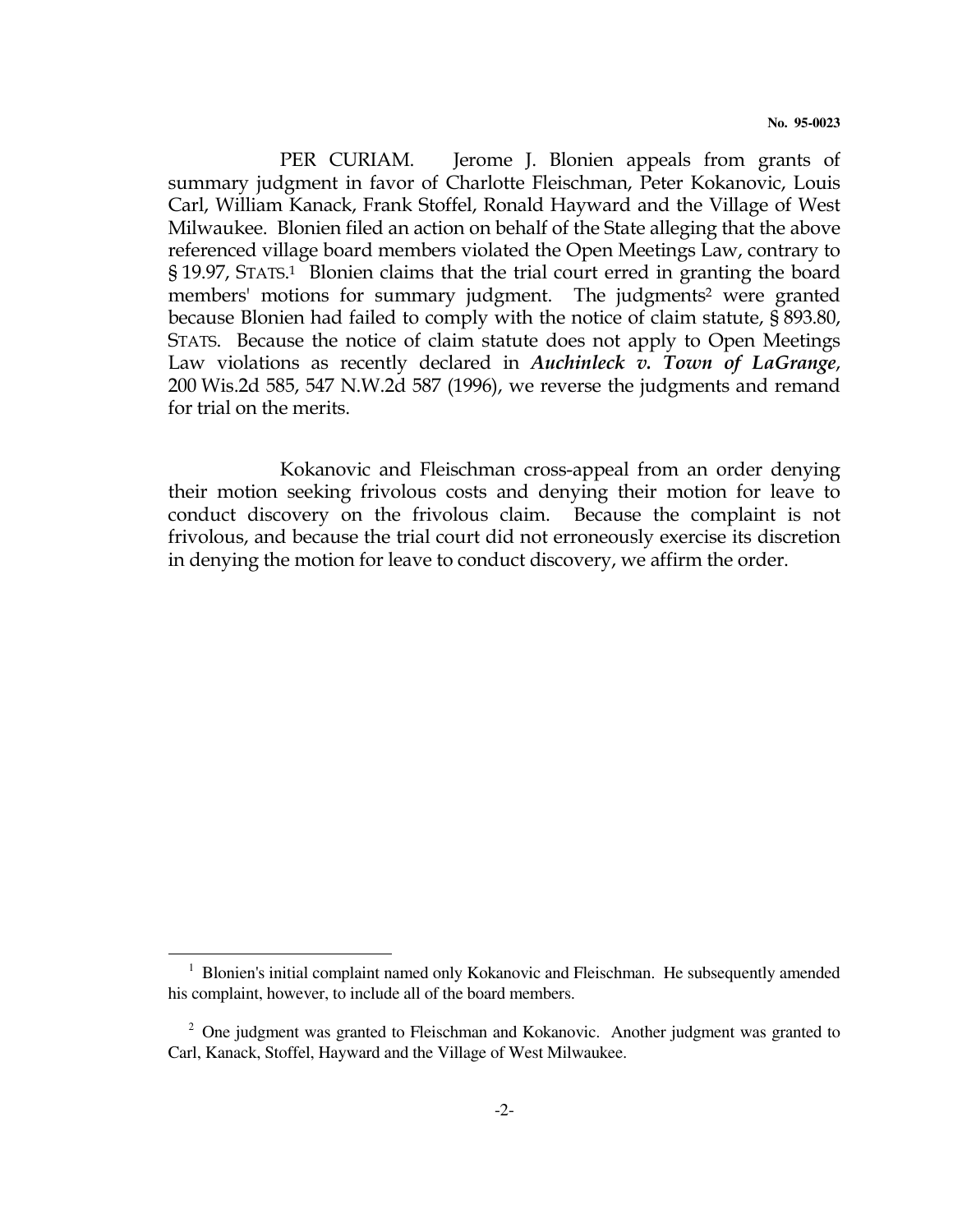#### I. BACKGROUND

 On August 17, 1992, the Village of West Milwaukee held a meeting at the village hall. Prior to this meeting, a public notice of the meeting was issued advising that the board would be considering "nominations & selections of Chairman for the various Commissions" and "nominations & selections to fill Commission vacancies on Civil Service and Zoning Board of Appeals and alternates for all Commissions." The notices did not specifically name those individuals who were being considered for these positions.

 Blonien, a newspaper publisher, attended this meeting to report on the actions of the board. During the meeting, he advised the board that neither of the above referenced items had provided reasonable notice to the public of the subject matter. Despite Blonien's objections, the board proceeded to make the nominations. Kokanovic nominated Maxine Fleischman as appointee to the Zoning Board of Appeals. Maxine was board member Fleischman's mother. In turn, Fleischman nominated Delores Kokanovic as an appointee to the Civil Service Commission. Delores was board member Kokanovic's wife. Prior to this time, concerns had been raised about board members voting to appoint other family members to these positions. The question of whether board members could vote to appoint family members had been sent to the state ethics board for a determination.

 Following the meeting, Blonien filed a complaint with the Milwaukee County District Attorney, alleging that Fleischman and Kokanovic had violated § 19.84, STATS., by failing to reasonably apprise the public or the media of the subject matter of the August 17, 1992, meeting. The Milwaukee County Corporation Counsel, acting for the district attorney, declined to prosecute. As a result, Blonien brought the instant action. Blonien's complaint asked the court to declare that the Open Meetings Law had been violated, to void the actions taken (the nominations), and to impose penalties pursuant to § 19.96, STATS.

 Blonien filed a motion for summary judgment, which was denied because the trial court ruled that issues of fact existed. Additional summary judgment motions were filed by respondents on the basis that Blonien had failed to comply with the notice of claim statute and, therefore, his complaint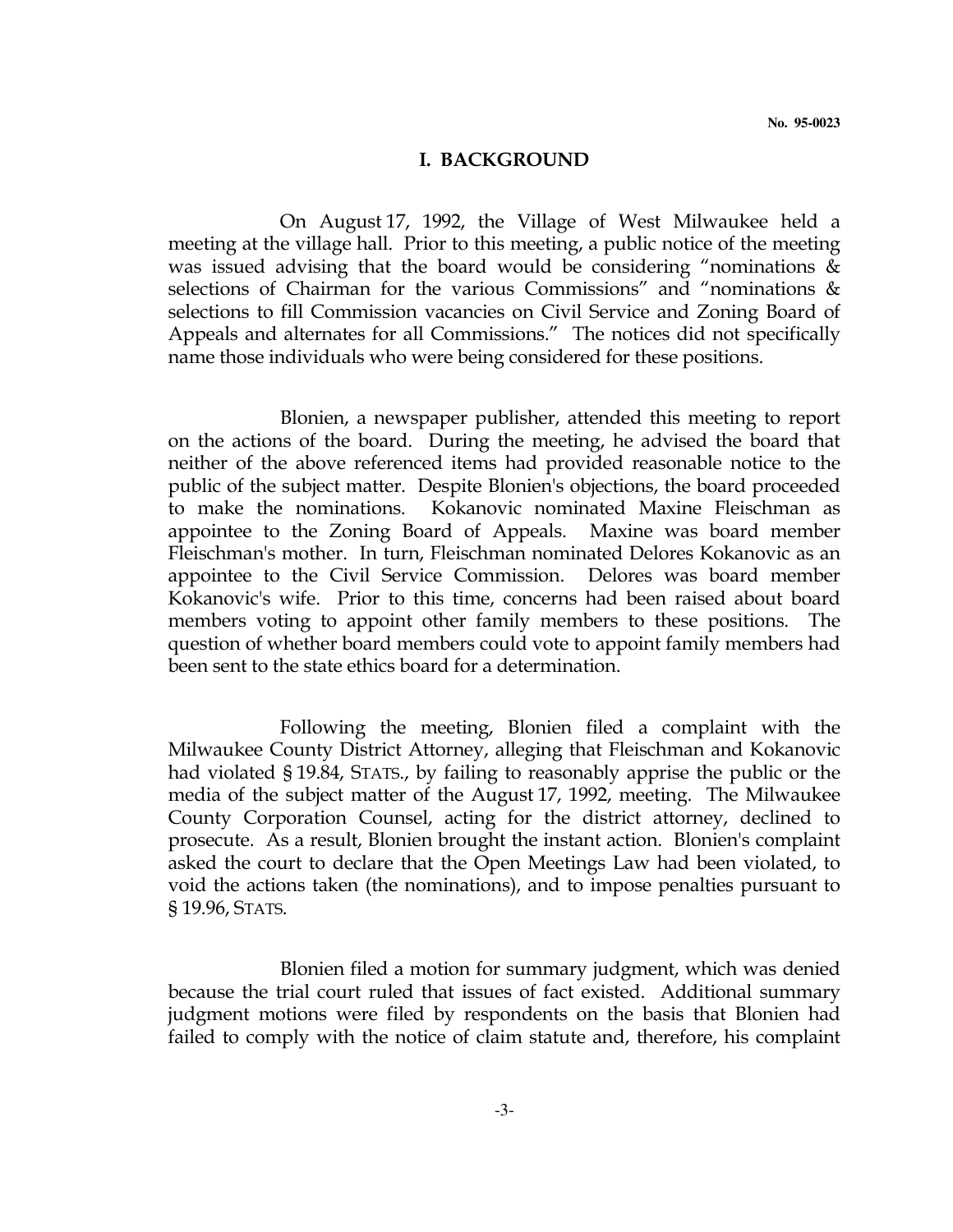should be dismissed. The trial court, relying on DNR v. City of Waukesha, 184 Wis.2d 178, 515 N.W.2d 888 (1994), granted the motion. Blonien appeals.

#### II. DISCUSSION

#### A. Appeal.

 The trial court granted the defendants' motions for summary judgment on the basis that the notice of claim statute applied to "all actions" as stated in DNR v. City of Waukesha. Id., 184 Wis.2d at 191, 515 N.W.2d 893. In May 1996, however, our supreme court decided *Auchinleck*, which discussed the "all actions" language found in the DNR case. Auchinleck, 200 Wis.2d at 594-97, 547 N.W.2d at 590-92. The court stated that the notice of claim statute does not apply to actions involving the Open Meetings Law because applying § 893.80, STATS., to an Open Meetings Law action would be inconsistent with the legislature's intent in enacting the Open Meetings Law. Id., 200 Wis.2d at 594, 547 N.W.2d at 590. Our supreme court specifically held that "to the extent [that the DNR's "all actions" language] is interpreted as applying to open records and open meetings actions, [it] is too broad and is withdrawn." Id. at 597, 547 N.W.2d at 592.

It is clear that *Auchinleck's* holding is pertinent to the instant case. The only question is whether *Auchinleck* should be applied retroactively. Whether to apply an appellate court's holding retroactively is a question of law. Schulz v. Ystad, 155 Wis.2d 574, 596, 456 N.W.2d 312, 320 (1990).

 We are guided by the relevant case law regarding retroactive application. A decision that overrules or repudiates an earlier decision is retroactive in operation. Fitzgerald v. Meissner & Hicks, Inc., 38 Wis.2d 571, 575, 157 N.W.2d 595, 596 (1968). We decline to apply a case retroactively only where there has been great reliance on the overruled decision and considerable harm or detriment could result to those who relied on the decision, when the purpose of the new ruling cannot be served by retroactivity, or when the retroactive application would place an excessive burden on the administration of justice. Rolo v. Goers, 174 Wis.2d 709, 723, 497 N.W.2d 724, 730 (1993).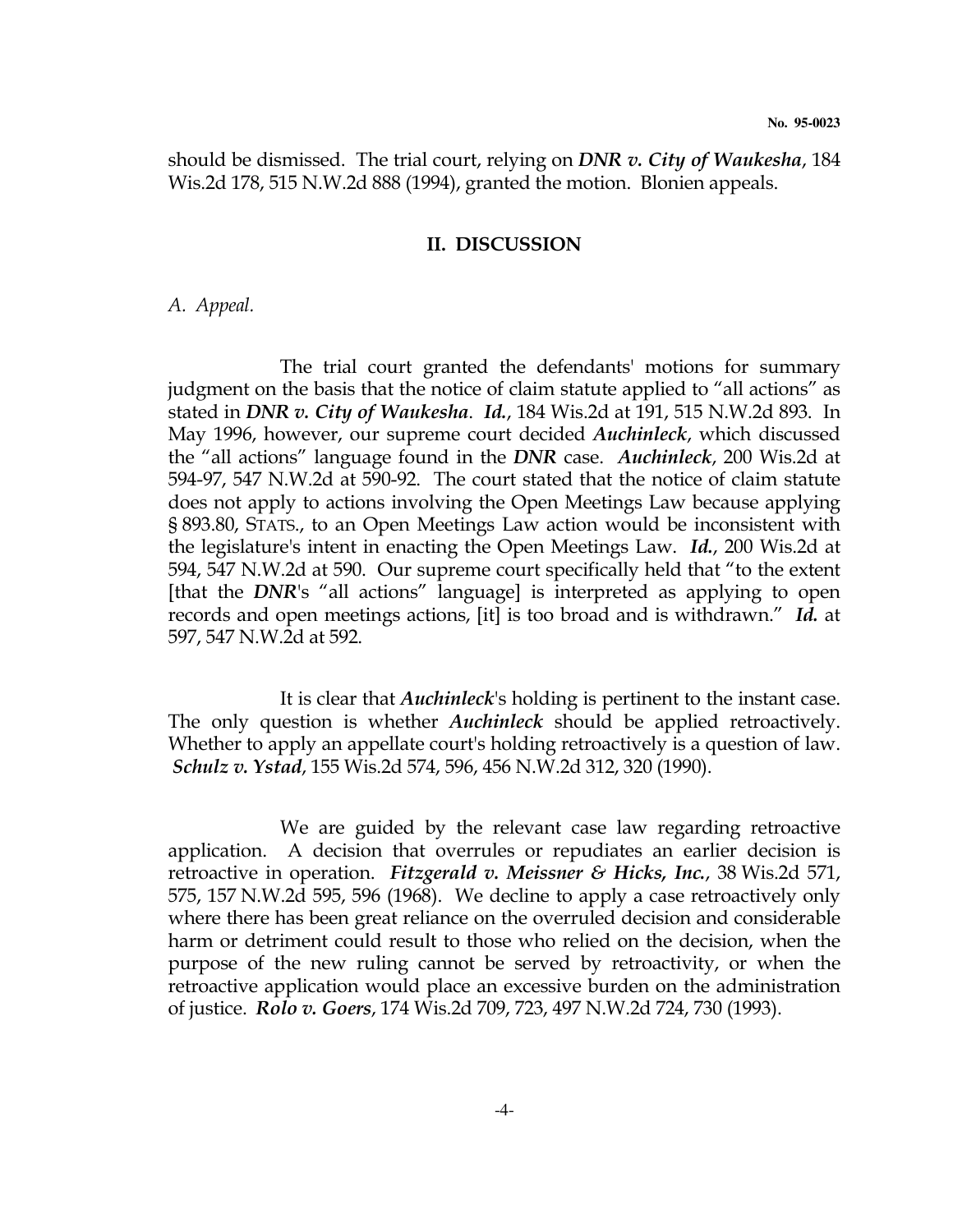Based on the foregoing, we conclude that *Auchinleck's* ruling that § 893.80, STATS., does not apply to Open Meetings Law cases should be given retroactive effect so as to apply to the instant case. We see no reason not to apply *Auchinleck* retroactively here. Blonien's case was dismissed at the summary judgment stage. There is no evidence that, given this procedural setting, the parties will be harmed or placed under an excessive burden. Moreover, the purpose of the new ruling can and will be served by applying Auchinleck retroactively. Blonien's claim involves the Open Meetings Law. Our supreme court ruled that forcing complainants to comply with § 893.80 when they pursue an Open Meetings Law violation would conflict with the intent of the legislature and the public policy requiring timely access to governmental affairs. Auchinleck, 200 Wis.2d at 594-97, 547 N.W.2d at 590-92. We conclude, therefore, that Blonien's case should not have been dismissed for his failure to file a notice of claim. We reverse the judgments and remand the cause for a trial on the merits.

B. Cross-Appeal.

 Fleischman and Kokanovic cross-appealed from the trial court's decision denying their motion alleging that Blonien's complaint was frivolous and from the trial court's decision denying their request to conduct discovery to prove frivolousness. We affirm the trial court's order on both issues.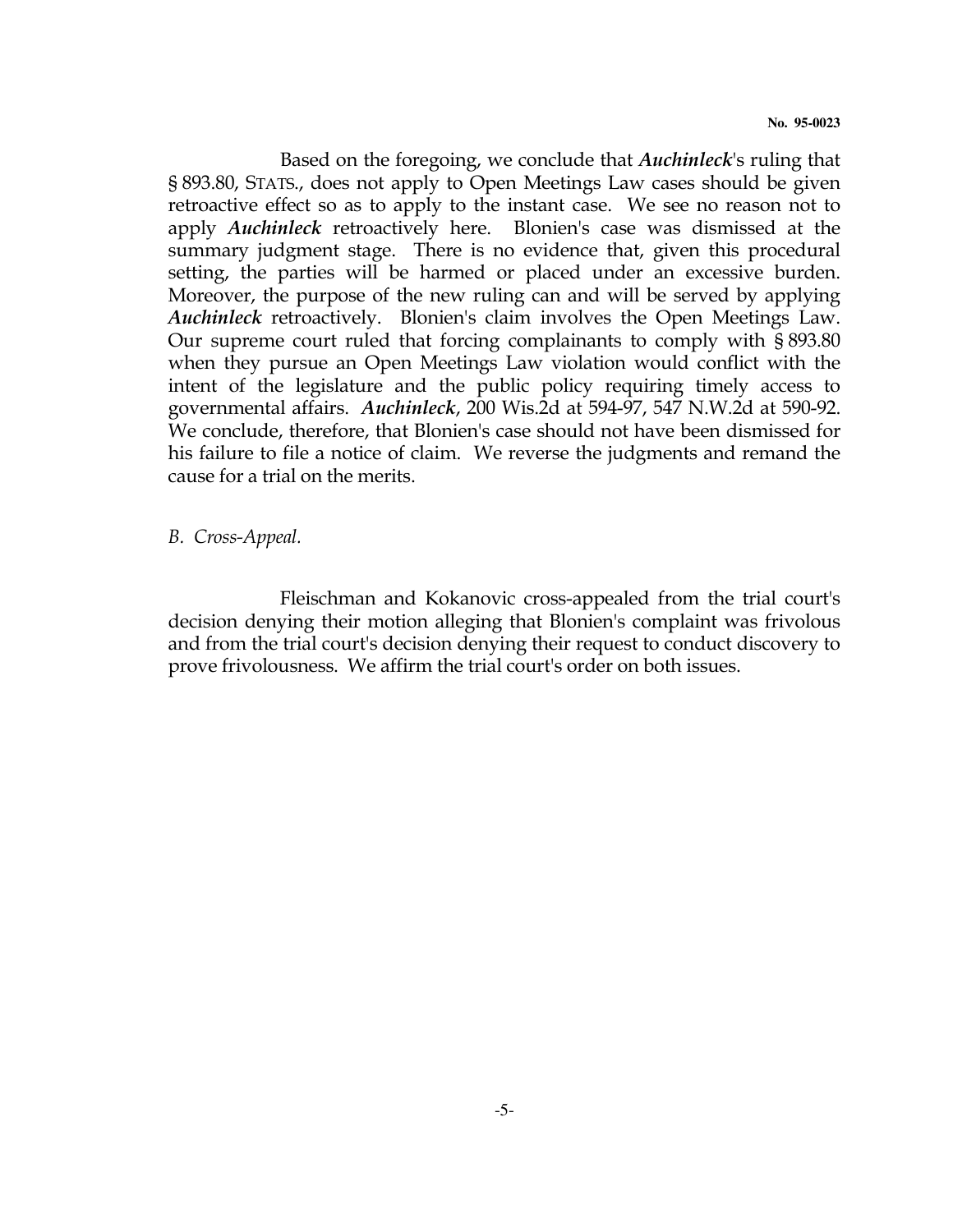#### 1. Frivolousness.

 Whether an action is frivolous within the meaning of § 814.025, STATS., is a question of law that we review independently. Lamb v. Manning, 145 Wis.2d 619, 628, 427 N.W.2d 437, 441 (Ct. Ap. 1988). Blonien filed the action on the basis that the notices for the board meeting were not specific enough to adequately apprise the public or the media as to what would occur at the meeting. As noted above, the notices provided that the board would be considering "nominations & selections of Chairman for the various Commissions" and "nominations & selections to fill Commission vacancies on Civil Service and Zoning Board of Appeals and alternates for all Commissions." We agree with the trial court that Blonien's action is not frivolous.

 Our conclusion is based in part on an Opinion of the Attorney General. In giving direction to public officials after the Open Meetings Law was amended in 1976, the Attorney General opined:

Where members know specific items in advance of the meeting, they should be communicated to the presiding officer who should give notice of the supplemental agenda in the manner described above. Matters of importance or of wide interest should be postponed until more specific notice can be given.

> Section 19.84(2), Stats., refers to the content of the required notice:

> (2) Every public notice of a meeting of a governmental body shall set forth the time, date, place and subject matter of the meeting, including that intended for consideration at any contemplated closed session, in such form as is reasonably likely to apprise members of the public and the news media thereof.

> This notice should be as specific and informative as possible.